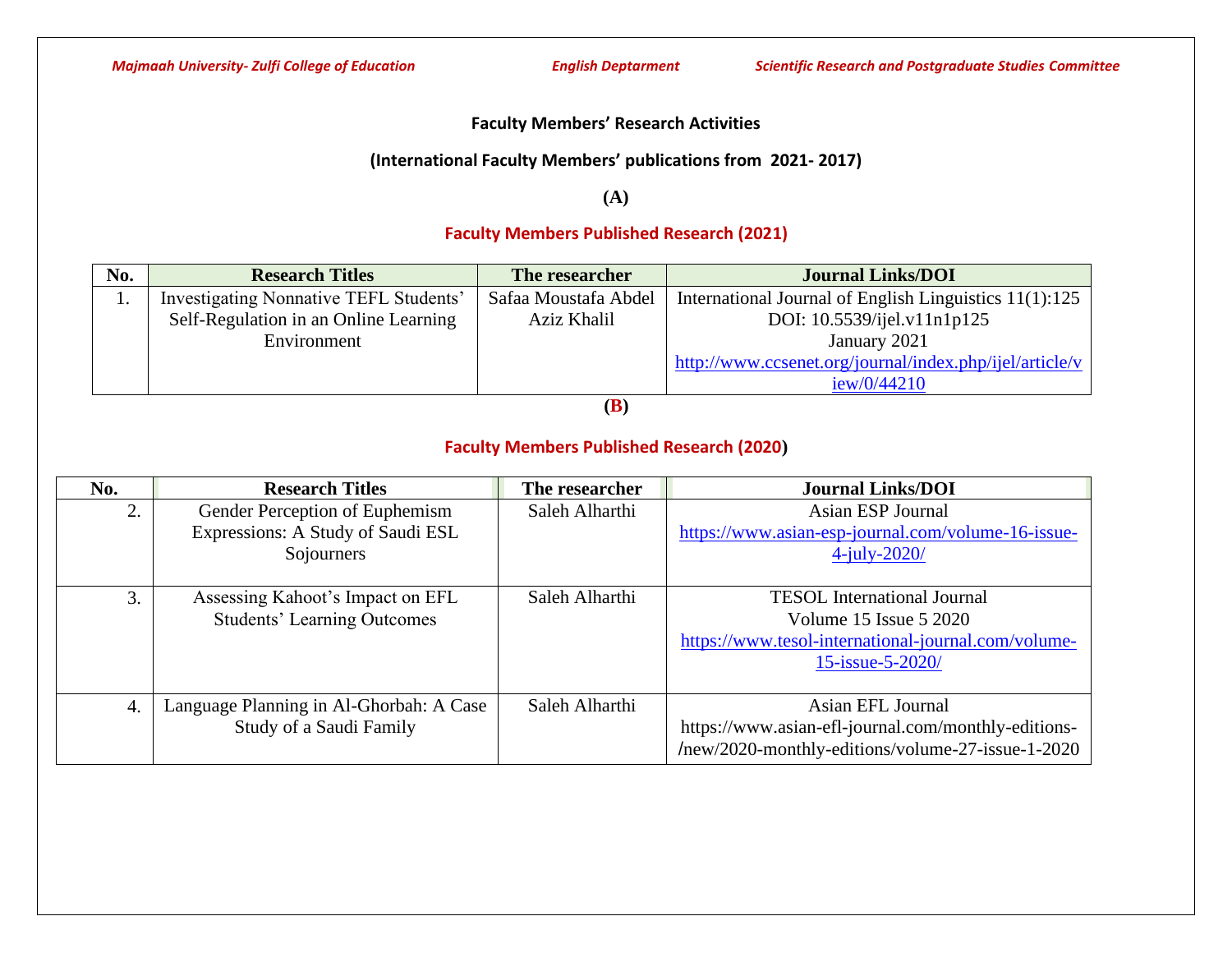*Majmaah University- Zulfi College of Education English Deptarment Scientific Research and Postgraduate Studies Committee*

| 5. | Smart Visual Syllabus for Higher<br>:Education<br>A Solution during the COVID-19 Global<br>Lockdown  | Faiza Abdalla<br>Elhussien<br>Mohammed<br>مشترك مع جامعة الملك<br>سعود | مجلَّة دراسات في المناهج وطرق التدريس، جامعة عين شمس<br>الترقيم الدولي 213X-2535 ISSN<br>العدد 247 / ديسمبر 2020م<br>DOI: 10.21608/MJAT.2020.125190                                                                         |
|----|------------------------------------------------------------------------------------------------------|------------------------------------------------------------------------|-----------------------------------------------------------------------------------------------------------------------------------------------------------------------------------------------------------------------------|
| 6. | Assessing English Language Speaking<br>Proficiency among Sudanese Secondary<br>schools' Students     | Faiza Abdalla<br>Elhussien<br>Mohammed                                 | <b>SUST Journal of Linguistic and Literary Studies</b><br>http://repository.sustech.edu/handle/123456789/24814<br>e - ISSN (online): 1858-8565<br>&<br><b>ISSN</b> (text): $1858 - 828x$<br>January $(2020)$ -Vol.21. No. 2 |
| 7. | A Review of Research into Google Apps<br>in the Process of English Language<br>Learning and Teaching | Eman<br>AbdelReheem<br>Amin                                            | Arab World English Journal<br>$\bullet$<br>https://dx.doi.org/10.24093/awej/vol11no1.27<br>Volume 11 - 2020                                                                                                                 |

**(C)**

# **Faculty Members Published Research (2019)**

| <b>Titles</b>                                                                                    | The researcher                           | The Journal                                                                        |
|--------------------------------------------------------------------------------------------------|------------------------------------------|------------------------------------------------------------------------------------|
| 8- Creative Writing from Theory to<br>Practice:                                                  | Dr. Faiza Abdullah ELhussien<br>Mohammed | Arab World English Journal (AWEJ) Volume<br>10. Number 3 September 2019 Pp.233-249 |
| Multi-Tasks for Developing Majmaah<br><b>University Students' Creative Writing</b><br>Competence |                                          | DOI:<br>https://dx.doi.org/10.24093/awej/vol10no3.16                               |

**(D)**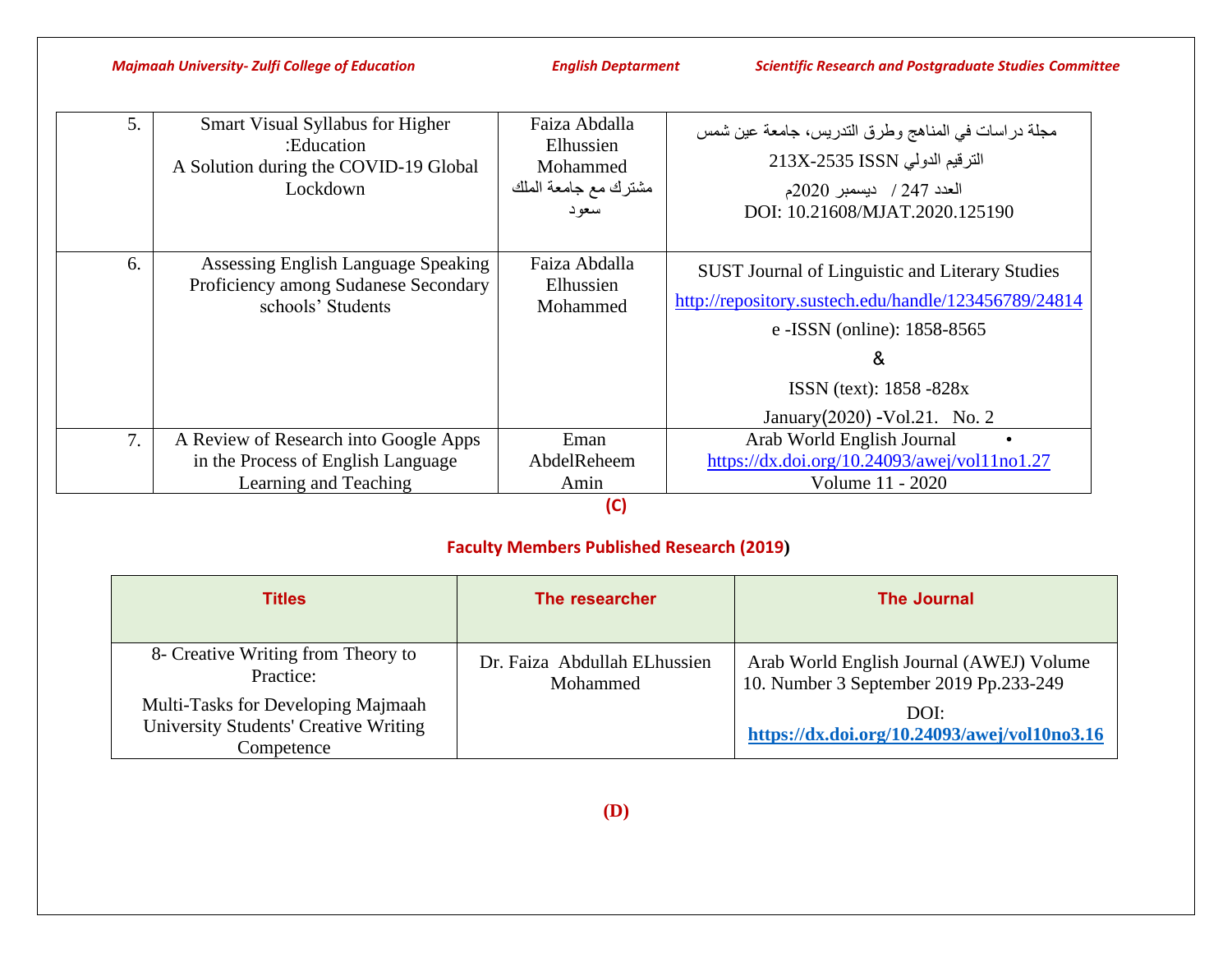### **Faculty Members Published Research (2018)**

| <b>Titles</b>                                                                                      | The researcher                                                              | <b>The Journal</b>                                                                                                                                                                                    |
|----------------------------------------------------------------------------------------------------|-----------------------------------------------------------------------------|-------------------------------------------------------------------------------------------------------------------------------------------------------------------------------------------------------|
| 9-Perceptions towards Integrating<br>Desire2Learn System in EFL Teaching and<br>Learning processes | Dr. Eman Abdel-Rahim Amin<br>&.<br>Dr. Faiza Abdullah ELhussien<br>Mohammed | English Language Teaching; Vol. 11, No. 9;<br>2018<br>ISSN 1916-4742 E-ISSN 1916-4750<br>https://files.eric.ed.gov/fulltext/EJ1187949.pdf<br>Published by Canadian Center of Science and<br>Education |

# **(E)**

## **Faculty Members Published Research (2017)**

| <b>Titles</b>                          | The researcher      | The Journal                             |
|----------------------------------------|---------------------|-----------------------------------------|
| 10-Using Flipped Learning Model in     | Dr. Bothina         | English Language Teaching; Vol. 10, No. |
| Teaching English Language among Female | MahmoudAbdelshaheed | 11:2017                                 |
| English Majors in Majmaah University   |                     | ISSN 1916-4742 E-ISSN 1916-4750         |
|                                        |                     | Published by Canadian Center of Science |
|                                        |                     | and Education                           |